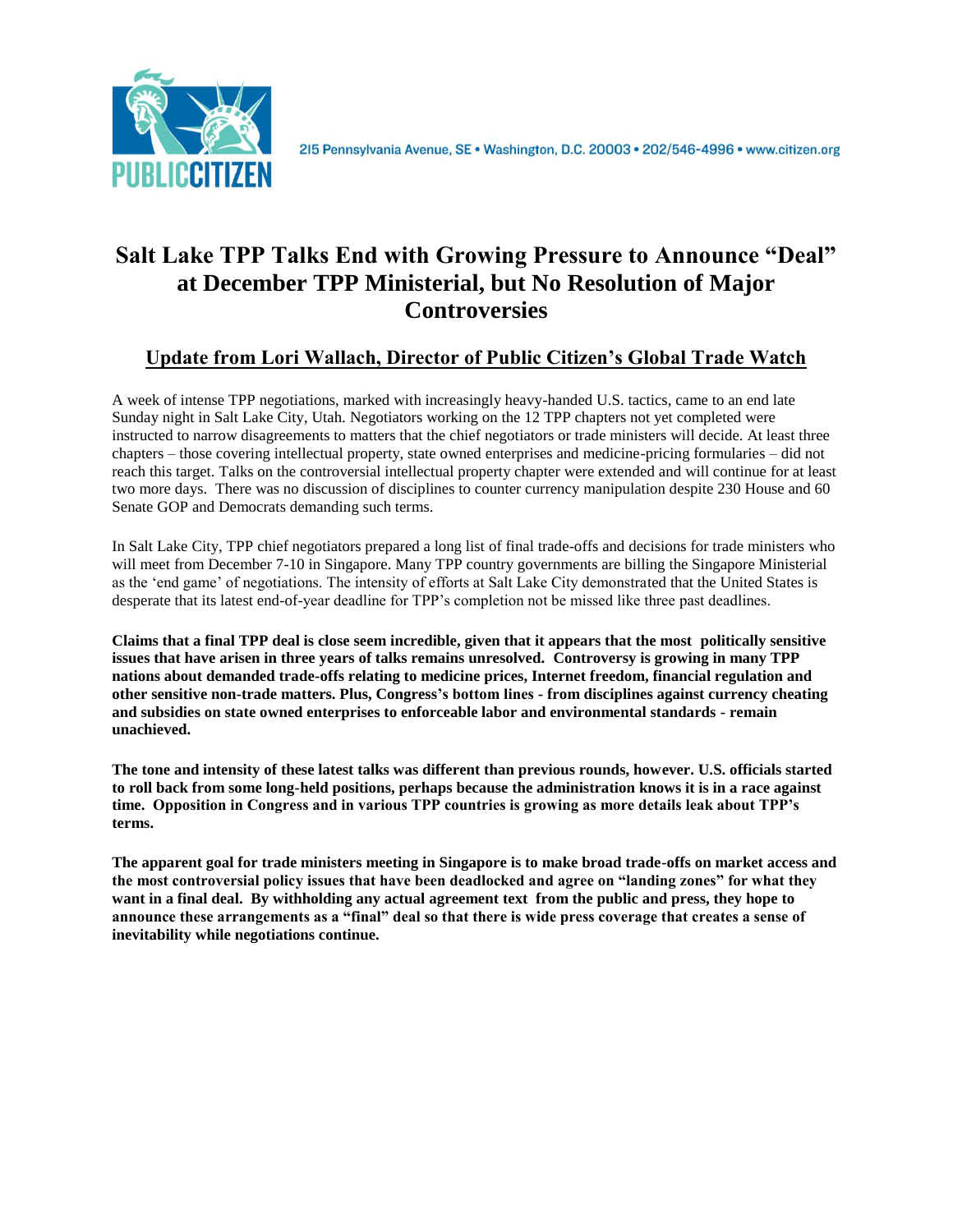# **Inconvenient Questions As Governments Push for a TPP "Deal" in Singapore:**

## **Negotiations on sensitive Market Access issues**

- *How will the U.S. even negotiate market access terms on autos, agriculture and other sensitive issues with Japan without having sealed its bilateral agreement with Japan that it says is a condition for the country being included in a final TPP?*
- *A supermajority in the U.S. Congress has said TPP must include currency disciplines, but the issue has apparently not even been raised to date. What is the plan?*
- *Japan's parliament has listed five "sacred" commodities – rice, beef and pork, wheat and barley, sugar and dairy - that it demands be excluded from TPP rules zeroing out tariffs. Will the U.S. reverse its insistence that all sectors be liberalized?*
- *The rules of origin have not been agreed for sensitive sectors such as apparel/textiles, autos and more, so how can final deals be reached on tariff-cutting?*
- *If the U.S. provides new market access on dairy and sugar, will it be commercially significant or only small tariff-rate quotas designed to be used by demandeur countries as political optics to "show" gains?*

## **Deadlock over enforceability of labor and environment chapter**

- *Because it is a congressional red line, the U.S. has insisted on labor and environmental standards that are enforceable on equal terms with the pact's other provisions. Most TPP countries oppose enforceable labor and environmental standards altogether. How will this be resolved?*
- *Further, additional issues in the environment chapter remain unresolved. Any rollback from past U.S. FTAs could doom TPP in Congress, so what is the status?*

# **Deadlock over the State Owned Enterprises (SOE) text**

- *There still is not agreed text for this chapter, but did the countries finally agree on a definition of what is a state owned enterprise?*
- *Given that discussions of actual text have only just begun, how can Ministers make high-level decisions on this chapter in Singapore in 12 days?*
- *The U.S. demands disciplines on SOEs that forbid the use of government resources to subsidize SOE activities within TPP nations. A sizable bloc of nations opposes this. A bipartisan supermajority in the U.S. Congress has indicated that it will oppose TPP unless it includes the U.S. version of rules, so how will Ministers handle this issue given other TPP countries have numerous SOEs?*

#### **IP chapter patent rules and medicine pricing rules both deadlocked**

- *The U.S. proposal that would deliver on Big Pharma's demands for extended patents, data exclusivity and other monopoly powers that raise medicine prices continues to face opposition by most other TPP countries. What is the plan to resolve this after four years of deadlock? Is the U.S. giving up on Big Pharma's demands or did other countries trade away their medicine pricing policies?*